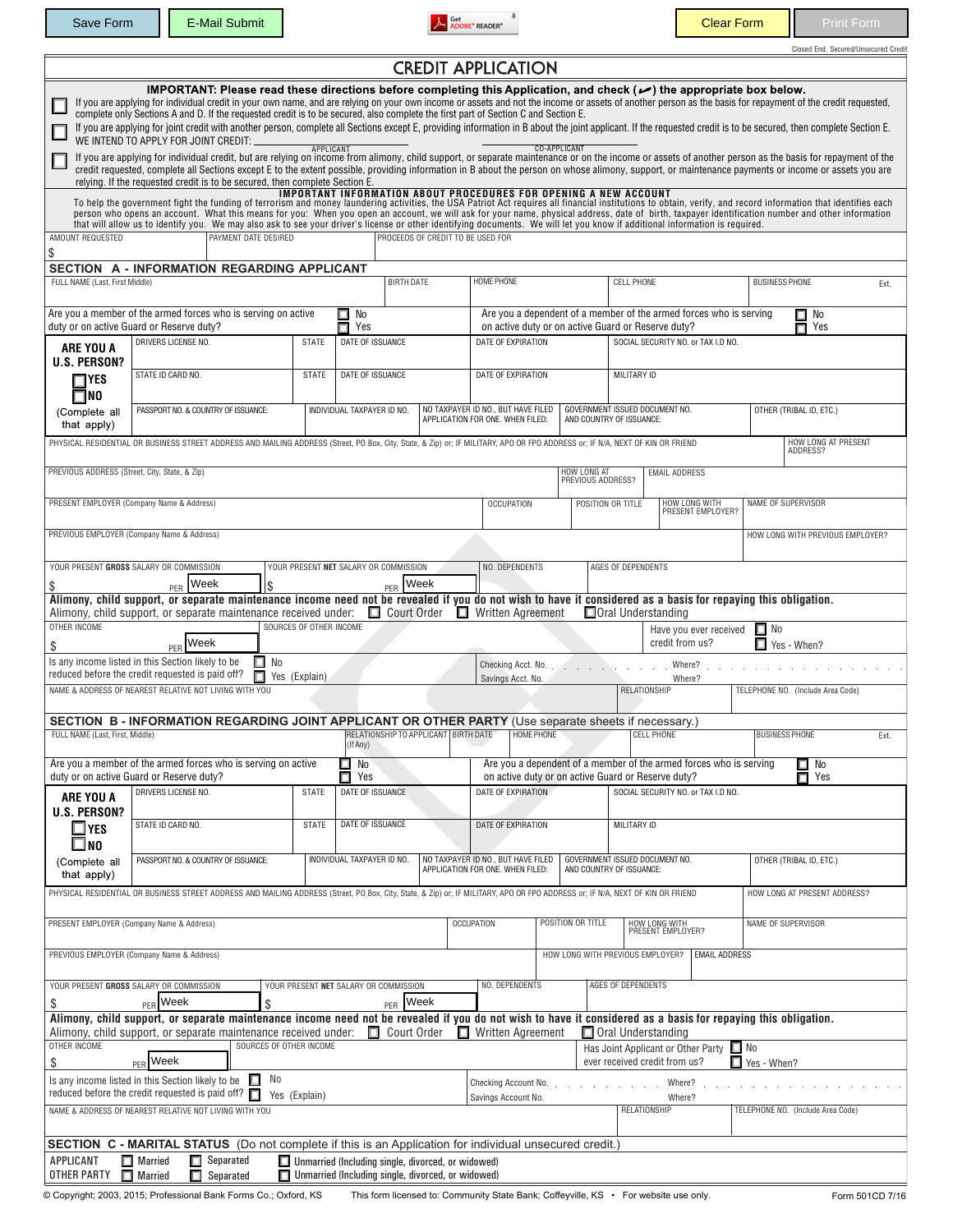| <b>SECTION D - ASSET &amp; DEBT INFORMATION</b>                                                                                                                                                                                                                                                                                                                                                                                                                                                                                                                                                                                                                                                                                                                                                                                                                                                                    |                                          |                                                                                      |                                                                                                                                                                                                                                                                                                       |                                                                                                                                          |                                  |                                   |                       |  |  |
|--------------------------------------------------------------------------------------------------------------------------------------------------------------------------------------------------------------------------------------------------------------------------------------------------------------------------------------------------------------------------------------------------------------------------------------------------------------------------------------------------------------------------------------------------------------------------------------------------------------------------------------------------------------------------------------------------------------------------------------------------------------------------------------------------------------------------------------------------------------------------------------------------------------------|------------------------------------------|--------------------------------------------------------------------------------------|-------------------------------------------------------------------------------------------------------------------------------------------------------------------------------------------------------------------------------------------------------------------------------------------------------|------------------------------------------------------------------------------------------------------------------------------------------|----------------------------------|-----------------------------------|-----------------------|--|--|
| If Section B has been completed, this Section should be completed, giving information<br>about both the Applicant and Joint Applicant or Other Person. Please mark                                                                                                                                                                                                                                                                                                                                                                                                                                                                                                                                                                                                                                                                                                                                                 |                                          |                                                                                      |                                                                                                                                                                                                                                                                                                       | Applicant-related information with an "A". If Section B was not completed, only give<br>information about the Applicant in this Section. |                                  |                                   |                       |  |  |
| ASSETS OWNED (Use separate sheet if necessary.)                                                                                                                                                                                                                                                                                                                                                                                                                                                                                                                                                                                                                                                                                                                                                                                                                                                                    |                                          |                                                                                      |                                                                                                                                                                                                                                                                                                       |                                                                                                                                          |                                  |                                   |                       |  |  |
| DESCRIPTION OF ASSETS                                                                                                                                                                                                                                                                                                                                                                                                                                                                                                                                                                                                                                                                                                                                                                                                                                                                                              |                                          | VALUE                                                                                | <b>SUBJECT TO DEBT?</b><br>Yes / No                                                                                                                                                                                                                                                                   |                                                                                                                                          | NAMES OF OWNERS                  |                                   |                       |  |  |
| CASH                                                                                                                                                                                                                                                                                                                                                                                                                                                                                                                                                                                                                                                                                                                                                                                                                                                                                                               |                                          | \$                                                                                   |                                                                                                                                                                                                                                                                                                       |                                                                                                                                          |                                  |                                   |                       |  |  |
| AUTOMOBILES (Make, Model, Year)                                                                                                                                                                                                                                                                                                                                                                                                                                                                                                                                                                                                                                                                                                                                                                                                                                                                                    |                                          |                                                                                      |                                                                                                                                                                                                                                                                                                       |                                                                                                                                          |                                  |                                   |                       |  |  |
| ka sa sanggunian                                                                                                                                                                                                                                                                                                                                                                                                                                                                                                                                                                                                                                                                                                                                                                                                                                                                                                   |                                          |                                                                                      |                                                                                                                                                                                                                                                                                                       |                                                                                                                                          |                                  |                                   |                       |  |  |
| Z.                                                                                                                                                                                                                                                                                                                                                                                                                                                                                                                                                                                                                                                                                                                                                                                                                                                                                                                 |                                          |                                                                                      |                                                                                                                                                                                                                                                                                                       |                                                                                                                                          |                                  |                                   |                       |  |  |
| CASH VALUE OF LIFE INSURANCE (Issuer, Face Value)                                                                                                                                                                                                                                                                                                                                                                                                                                                                                                                                                                                                                                                                                                                                                                                                                                                                  |                                          |                                                                                      |                                                                                                                                                                                                                                                                                                       |                                                                                                                                          |                                  |                                   |                       |  |  |
| REAL ESTATE (Location, Date Acquired)                                                                                                                                                                                                                                                                                                                                                                                                                                                                                                                                                                                                                                                                                                                                                                                                                                                                              |                                          |                                                                                      |                                                                                                                                                                                                                                                                                                       |                                                                                                                                          |                                  |                                   |                       |  |  |
| MARKETABLE SECURITIES (Issuer, Type, No. of Shares)                                                                                                                                                                                                                                                                                                                                                                                                                                                                                                                                                                                                                                                                                                                                                                                                                                                                |                                          |                                                                                      |                                                                                                                                                                                                                                                                                                       |                                                                                                                                          |                                  |                                   |                       |  |  |
| OTHER (List)                                                                                                                                                                                                                                                                                                                                                                                                                                                                                                                                                                                                                                                                                                                                                                                                                                                                                                       |                                          |                                                                                      |                                                                                                                                                                                                                                                                                                       |                                                                                                                                          |                                  |                                   |                       |  |  |
| <b>TOTAL ASSETS</b>                                                                                                                                                                                                                                                                                                                                                                                                                                                                                                                                                                                                                                                                                                                                                                                                                                                                                                |                                          | \$<br>0.00                                                                           |                                                                                                                                                                                                                                                                                                       |                                                                                                                                          |                                  |                                   |                       |  |  |
| OUTSTANDING DEBTS (Include charge accounts, installment contracts, credit cards, rent, mortgages, etc. Use separate sheet if necessary)                                                                                                                                                                                                                                                                                                                                                                                                                                                                                                                                                                                                                                                                                                                                                                            |                                          |                                                                                      |                                                                                                                                                                                                                                                                                                       |                                                                                                                                          |                                  |                                   |                       |  |  |
| CREDITOR                                                                                                                                                                                                                                                                                                                                                                                                                                                                                                                                                                                                                                                                                                                                                                                                                                                                                                           | TYPE OF DEBT OR<br><b>ACCOUNT NUMBER</b> |                                                                                      | NAME IN WHICH ACCOUNT IS CARRIED                                                                                                                                                                                                                                                                      | ORIGINAL<br><b>DEBT</b>                                                                                                                  | <b>PRESENT</b><br><b>BALANCE</b> | <b>MONTHLY</b><br><b>PAYMENTS</b> | PAST DUE?<br>Yes / No |  |  |
| LANDLORD OR MORTGAGE HOLDER                                                                                                                                                                                                                                                                                                                                                                                                                                                                                                                                                                                                                                                                                                                                                                                                                                                                                        | Rent Payment<br>Δ                        |                                                                                      |                                                                                                                                                                                                                                                                                                       | (Omit Rent)                                                                                                                              | (Omit Rent)                      |                                   |                       |  |  |
|                                                                                                                                                                                                                                                                                                                                                                                                                                                                                                                                                                                                                                                                                                                                                                                                                                                                                                                    | П<br>Mortgage                            |                                                                                      |                                                                                                                                                                                                                                                                                                       | \$                                                                                                                                       | \$                               | \$                                |                       |  |  |
|                                                                                                                                                                                                                                                                                                                                                                                                                                                                                                                                                                                                                                                                                                                                                                                                                                                                                                                    |                                          |                                                                                      |                                                                                                                                                                                                                                                                                                       |                                                                                                                                          |                                  |                                   |                       |  |  |
|                                                                                                                                                                                                                                                                                                                                                                                                                                                                                                                                                                                                                                                                                                                                                                                                                                                                                                                    |                                          |                                                                                      |                                                                                                                                                                                                                                                                                                       |                                                                                                                                          |                                  |                                   |                       |  |  |
|                                                                                                                                                                                                                                                                                                                                                                                                                                                                                                                                                                                                                                                                                                                                                                                                                                                                                                                    |                                          |                                                                                      |                                                                                                                                                                                                                                                                                                       |                                                                                                                                          |                                  |                                   |                       |  |  |
|                                                                                                                                                                                                                                                                                                                                                                                                                                                                                                                                                                                                                                                                                                                                                                                                                                                                                                                    |                                          |                                                                                      |                                                                                                                                                                                                                                                                                                       |                                                                                                                                          |                                  |                                   |                       |  |  |
|                                                                                                                                                                                                                                                                                                                                                                                                                                                                                                                                                                                                                                                                                                                                                                                                                                                                                                                    |                                          |                                                                                      |                                                                                                                                                                                                                                                                                                       |                                                                                                                                          |                                  |                                   |                       |  |  |
|                                                                                                                                                                                                                                                                                                                                                                                                                                                                                                                                                                                                                                                                                                                                                                                                                                                                                                                    |                                          |                                                                                      |                                                                                                                                                                                                                                                                                                       |                                                                                                                                          |                                  |                                   |                       |  |  |
|                                                                                                                                                                                                                                                                                                                                                                                                                                                                                                                                                                                                                                                                                                                                                                                                                                                                                                                    |                                          |                                                                                      |                                                                                                                                                                                                                                                                                                       |                                                                                                                                          |                                  |                                   |                       |  |  |
|                                                                                                                                                                                                                                                                                                                                                                                                                                                                                                                                                                                                                                                                                                                                                                                                                                                                                                                    |                                          |                                                                                      |                                                                                                                                                                                                                                                                                                       |                                                                                                                                          |                                  |                                   |                       |  |  |
| <b>TOTAL DEBTS</b>                                                                                                                                                                                                                                                                                                                                                                                                                                                                                                                                                                                                                                                                                                                                                                                                                                                                                                 |                                          |                                                                                      |                                                                                                                                                                                                                                                                                                       | \$0.00                                                                                                                                   | \$0.00                           | \$0.00                            |                       |  |  |
| <b>CREDIT REFERENCES</b> (Paid off Accounts)                                                                                                                                                                                                                                                                                                                                                                                                                                                                                                                                                                                                                                                                                                                                                                                                                                                                       |                                          |                                                                                      |                                                                                                                                                                                                                                                                                                       | DATE PAID OFF                                                                                                                            |                                  |                                   |                       |  |  |
|                                                                                                                                                                                                                                                                                                                                                                                                                                                                                                                                                                                                                                                                                                                                                                                                                                                                                                                    |                                          |                                                                                      |                                                                                                                                                                                                                                                                                                       | \$                                                                                                                                       |                                  |                                   |                       |  |  |
|                                                                                                                                                                                                                                                                                                                                                                                                                                                                                                                                                                                                                                                                                                                                                                                                                                                                                                                    |                                          |                                                                                      |                                                                                                                                                                                                                                                                                                       |                                                                                                                                          |                                  |                                   |                       |  |  |
| MY AUTO INSURANCE AGENT IS: (Name & Address)                                                                                                                                                                                                                                                                                                                                                                                                                                                                                                                                                                                                                                                                                                                                                                                                                                                                       |                                          |                                                                                      |                                                                                                                                                                                                                                                                                                       |                                                                                                                                          | <del>1111111111</del>            |                                   |                       |  |  |
| П<br>No<br>Are you the co-maker, endorser,                                                                                                                                                                                                                                                                                                                                                                                                                                                                                                                                                                                                                                                                                                                                                                                                                                                                         |                                          |                                                                                      |                                                                                                                                                                                                                                                                                                       |                                                                                                                                          |                                  |                                   |                       |  |  |
| or guarantor on any loan or contract?<br>□<br>Yes - For Whom?                                                                                                                                                                                                                                                                                                                                                                                                                                                                                                                                                                                                                                                                                                                                                                                                                                                      |                                          |                                                                                      |                                                                                                                                                                                                                                                                                                       | To Whom?                                                                                                                                 |                                  |                                   |                       |  |  |
| П<br>No<br>Are there any unsatisfied judgments<br>against you?<br>$\Box$<br>Yes - Amount \$                                                                                                                                                                                                                                                                                                                                                                                                                                                                                                                                                                                                                                                                                                                                                                                                                        |                                          |                                                                                      | If "Yes". To Whom Owed?                                                                                                                                                                                                                                                                               |                                                                                                                                          |                                  |                                   |                       |  |  |
| Π<br>No<br>Have you been declared bankrupt in the<br>last 10 years?<br>П<br>Yes - Where?                                                                                                                                                                                                                                                                                                                                                                                                                                                                                                                                                                                                                                                                                                                                                                                                                           |                                          |                                                                                      |                                                                                                                                                                                                                                                                                                       | Year?                                                                                                                                    |                                  |                                   |                       |  |  |
| OTHER OBLIGATIONS (For example, liability to pay alimony, child support, separate maintenance. Use separate sheet if necessary.)                                                                                                                                                                                                                                                                                                                                                                                                                                                                                                                                                                                                                                                                                                                                                                                   |                                          |                                                                                      |                                                                                                                                                                                                                                                                                                       |                                                                                                                                          |                                  |                                   |                       |  |  |
| <b>SECTION E - SECURED CREDIT</b> (Complete only if credit is to be secured.) Briefly describe the property to be given as security:                                                                                                                                                                                                                                                                                                                                                                                                                                                                                                                                                                                                                                                                                                                                                                               |                                          |                                                                                      |                                                                                                                                                                                                                                                                                                       |                                                                                                                                          |                                  |                                   |                       |  |  |
| PROPERTY DESCRIPTION                                                                                                                                                                                                                                                                                                                                                                                                                                                                                                                                                                                                                                                                                                                                                                                                                                                                                               |                                          |                                                                                      |                                                                                                                                                                                                                                                                                                       |                                                                                                                                          |                                  |                                   |                       |  |  |
|                                                                                                                                                                                                                                                                                                                                                                                                                                                                                                                                                                                                                                                                                                                                                                                                                                                                                                                    |                                          |                                                                                      |                                                                                                                                                                                                                                                                                                       |                                                                                                                                          |                                  |                                   |                       |  |  |
| NAMES & ADDRESSES OF ALL CO-OWNERS OF THE PROPERTY                                                                                                                                                                                                                                                                                                                                                                                                                                                                                                                                                                                                                                                                                                                                                                                                                                                                 |                                          |                                                                                      |                                                                                                                                                                                                                                                                                                       |                                                                                                                                          |                                  |                                   |                       |  |  |
|                                                                                                                                                                                                                                                                                                                                                                                                                                                                                                                                                                                                                                                                                                                                                                                                                                                                                                                    |                                          |                                                                                      |                                                                                                                                                                                                                                                                                                       |                                                                                                                                          |                                  |                                   |                       |  |  |
| IF THE SECURITY IS REAL ESTATE, GIVE THE FULL NAME OF YOUR SPOUSE (if any):                                                                                                                                                                                                                                                                                                                                                                                                                                                                                                                                                                                                                                                                                                                                                                                                                                        |                                          |                                                                                      |                                                                                                                                                                                                                                                                                                       |                                                                                                                                          |                                  |                                   |                       |  |  |
| CREDIT DISCLOSURES: An insurance product or annuity may be offered to you. If you purchase an insurance product or an annuity: (1) The insurance product or annuity is not                                                                                                                                                                                                                                                                                                                                                                                                                                                                                                                                                                                                                                                                                                                                         |                                          |                                                                                      |                                                                                                                                                                                                                                                                                                       |                                                                                                                                          |                                  |                                   |                       |  |  |
| a deposit or other obligation of, or guaranteed by, this institution or our affiliate(s); (2) With exception of Federal Flood Insurance or Federal Crop Insurance, the insurance<br>product or annuity is not insured by the Federal Deposit Insurance Corporation or any other agency of the United States, this institution, or our affiliate(s); and (3) In the case<br>of an insurance product or annuity that involves an investment risk, there is investment risk associated with the insurance product, including the possible loss of value. If an<br>insurance product or annuity is offered we cannot condition an extension of credit on either of the following: (1) Your purchase of an insurance product or annuity from us or<br>any of our affiliates; or, (2) Your agreement not to obtain, or a prohibition on you from obtaining, an insurance product or annuity from an unaffiliated entity. |                                          |                                                                                      |                                                                                                                                                                                                                                                                                                       |                                                                                                                                          |                                  |                                   |                       |  |  |
| <b>SIGNATURES</b><br>Everything that I have stated in this Application is correct to the best of my knowledge. I understand that                                                                                                                                                                                                                                                                                                                                                                                                                                                                                                                                                                                                                                                                                                                                                                                   |                                          |                                                                                      |                                                                                                                                                                                                                                                                                                       | Unless I have purchased the insurance product(s) by mail or if the Credit Disclosures are provided                                       |                                  |                                   |                       |  |  |
| you will retain this Application whether or not it is approved. You are authorized to check my credit and<br>employment history and answer questions about your credit experience with me.                                                                                                                                                                                                                                                                                                                                                                                                                                                                                                                                                                                                                                                                                                                         |                                          |                                                                                      | electronically, by signing below, I acknowledge that I have received the Credit Disclosures orally at<br>the time I have applied for credit and fully understand the disclosures noted above. I am also being<br>provided with a copy of these disclosures and I acknowledge receipt by my signature. |                                                                                                                                          |                                  |                                   |                       |  |  |
| APPLICANT'S SIGNATURE                                                                                                                                                                                                                                                                                                                                                                                                                                                                                                                                                                                                                                                                                                                                                                                                                                                                                              |                                          | DATE                                                                                 | OTHER SIGNATURE (Where Applicable)                                                                                                                                                                                                                                                                    |                                                                                                                                          |                                  | DATE                              |                       |  |  |
| X                                                                                                                                                                                                                                                                                                                                                                                                                                                                                                                                                                                                                                                                                                                                                                                                                                                                                                                  |                                          |                                                                                      | X                                                                                                                                                                                                                                                                                                     |                                                                                                                                          |                                  |                                   |                       |  |  |
| © Copyright; 2003, 2015; Professional Bank Forms Co.; Oxford, KS                                                                                                                                                                                                                                                                                                                                                                                                                                                                                                                                                                                                                                                                                                                                                                                                                                                   |                                          | This form licensed to: Community State Bank; Coffeyville, KS • For website use only. |                                                                                                                                                                                                                                                                                                       |                                                                                                                                          |                                  |                                   | Form 501CD 7/16       |  |  |
| Save Form                                                                                                                                                                                                                                                                                                                                                                                                                                                                                                                                                                                                                                                                                                                                                                                                                                                                                                          |                                          |                                                                                      |                                                                                                                                                                                                                                                                                                       |                                                                                                                                          |                                  |                                   | Print Form            |  |  |